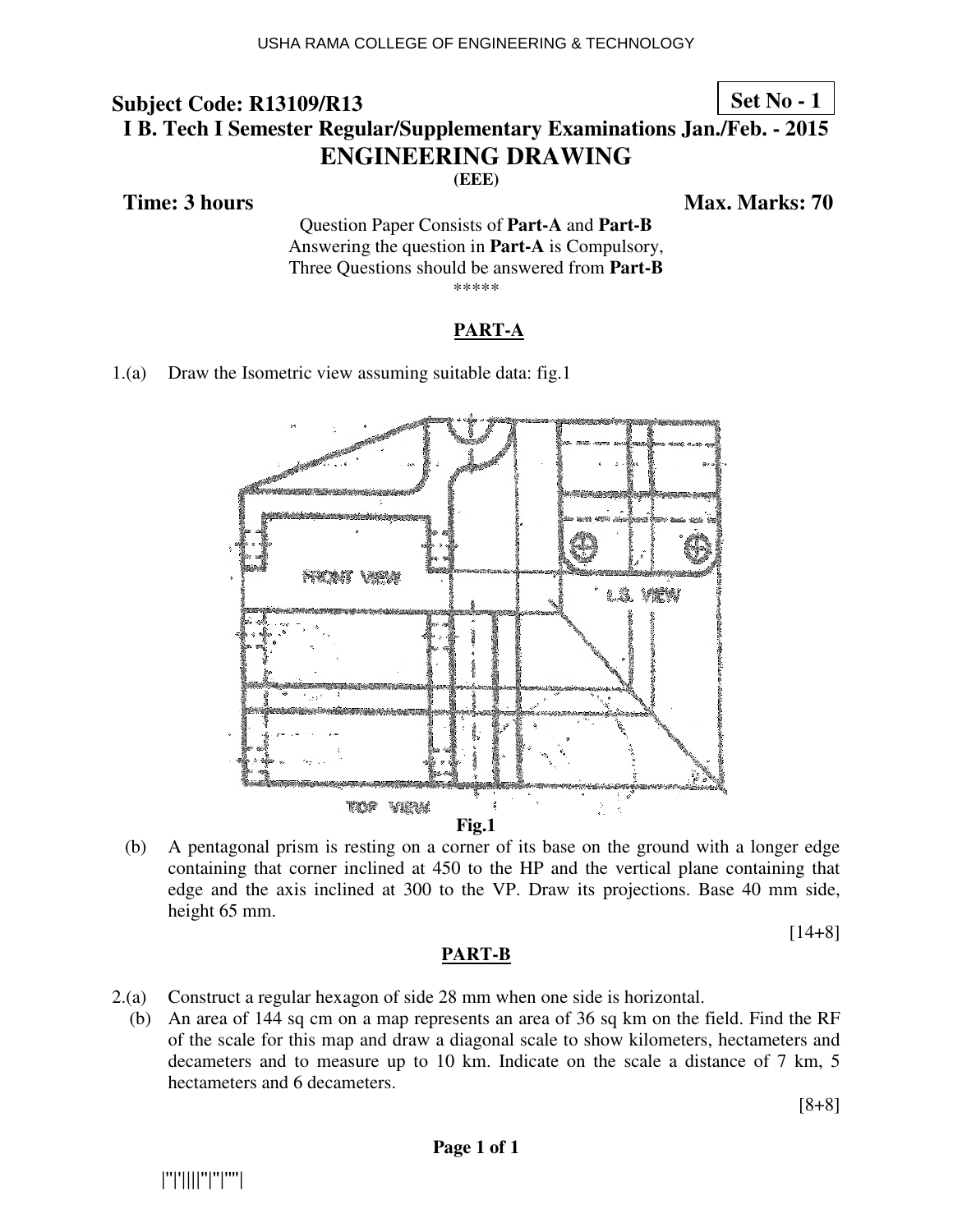- 3.(a) The Top view of a 75 mm long line measures 55 mm. The line is in the VP, its one end being 25 mm above the HP. Draw its projections.
	- (b) Draw the projections of the following points on the same ground line, keeping the projectors 25 mm apart.
		- (i) 40 mm above the HP and 25 mm in front of the VP
		- (ii) In the VP and 40 mm above the HP
		- (iii) 15 mm above the HP and 50 mm behind the VP
- 4. The projectors drawn from the HT and the VT of a straight line AB are 80 mm apart while those drawn from its ends are 50 mm apart. The HT is 35 mm in front of the VP, the VT is 55 mm above the HP and the end A is 10 mm above the HP. Draw the projections of AB and determine its length and inclinations with the reference planes.
- 5. A semicircular plate of 80 mm diameter has its straight edge in the VP and inclined at  $45^\circ$ to the HP. The surface of the plate makes an angle of  $30^0$  with the VP. Draw its projections.

[16]

[16]

[8+8]

6. A square headed bolt 25 mm diameter, 125 mm long and having a square neck has its axis parallel to the ground and inclined at  $45^{\circ}$  to the VP.

[16]

7. Draw (i) Front View (ii) Top View (iii) Side View fig.2



**Fig.2** 

**Set No - 1**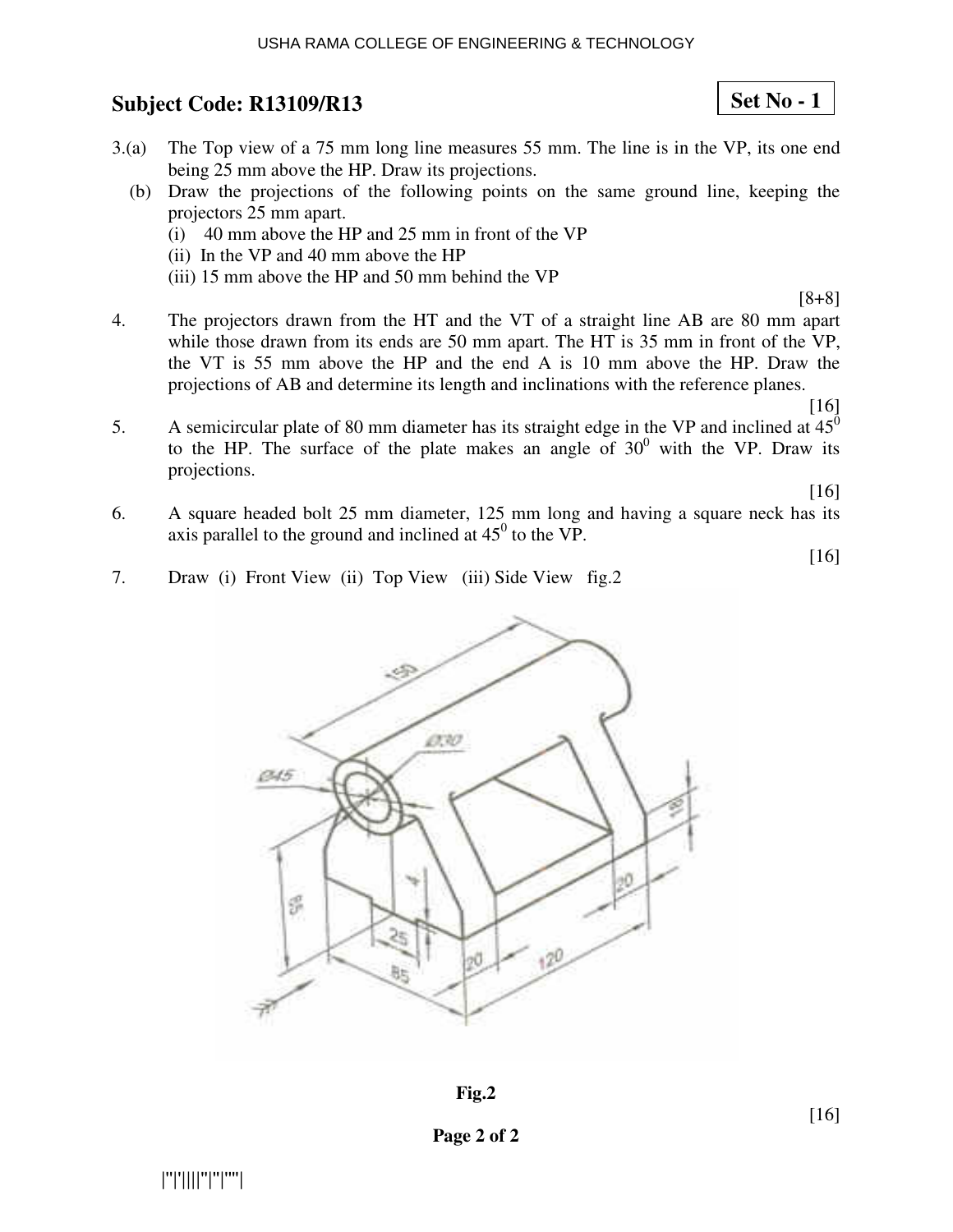### **Set No - 2**

# **I B. Tech I Semester Regular/Supplementary Examinations Jan./Feb. - 2015 ENG NGINEERING DRAWING**

**(EEE)** 

 **Time: 3 hours** 

*Ma* **ax. Marks: 70**

Questio tion Paper Consists of **Part-A** and **Part-B** Answering the question in **Part-A** is Compulsory, Three Questions should be answered from Part-B \*\*\*\*\*

### **PART-A**

1.(a) Draw (i) Front View (ii) Top View (iii) Left Hand Side View fig.1



**Fig.1** 

(b) A square pyramid, base 40 mm side and axis 90 mm long, has a triangular face on the ground and the vertical plane containing the axis makes an angle of  $45^{\circ}$  with the VP. Draw its projections.

[14+8]

### **PART-B**

- 2.(a) Construct a Vernier scale of  $RF=1/80$  to read inches and to measure up to 15 yards.
- (b) A car is running at a speed of 50 km/hour. Construct a diagonal scale to show 1 Kilometer by 3 cm and to measure up to 6 kilometers. Mark also on the scale the distance covered by the car in 5 minutes 28 seconds.

|''|'||||''|''|''''|

[8+8]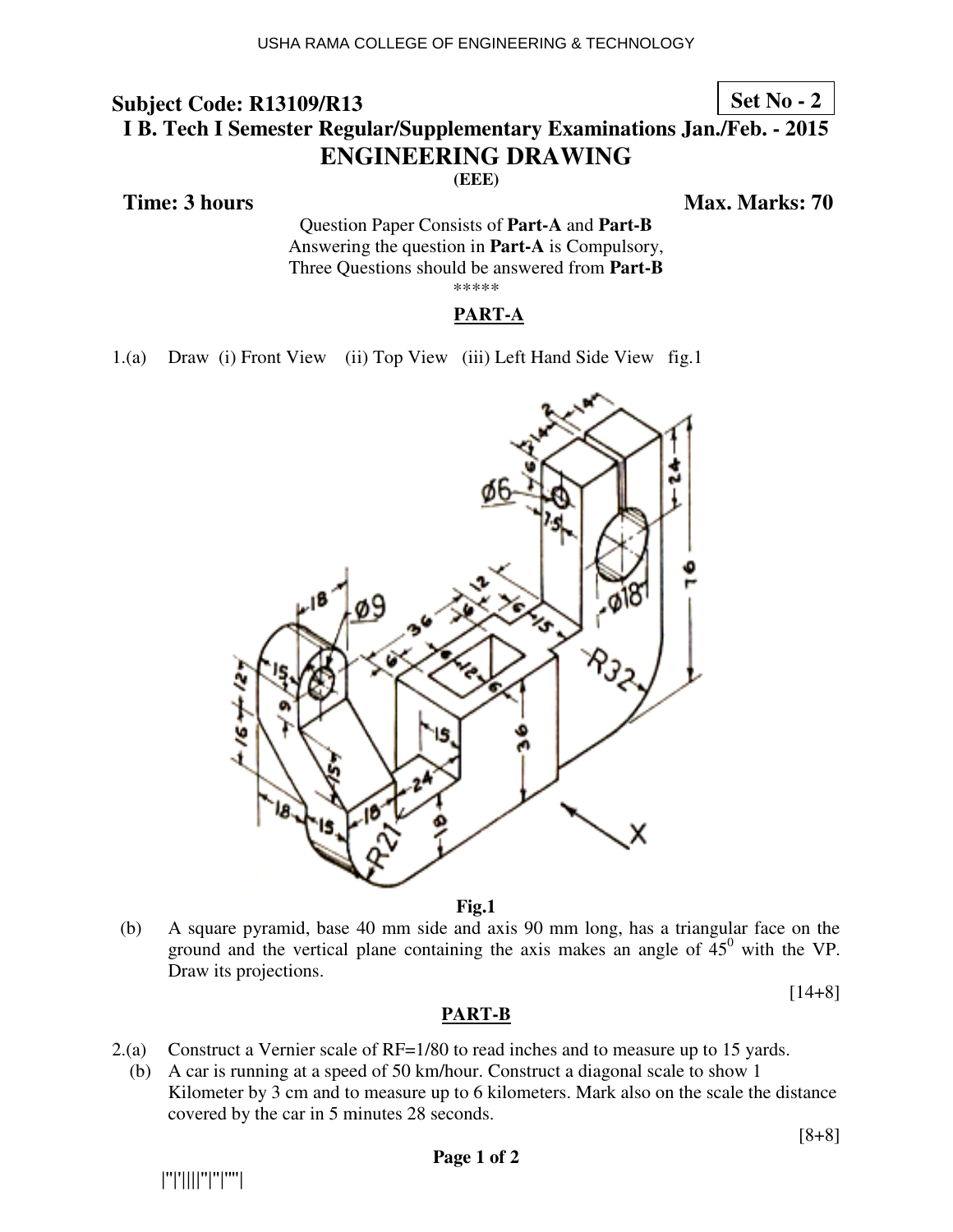|''|'||||''|''|''''|

## **Subject Code: R13109/R13 13**

- $3(a)$  Two points A and B are in the HP. The point A is 30 mm in front of the VP; While B is behind the VP. The distance between their projectors is 75 mm and the line joining their top views makes an angle of  $45^{\circ}$  with xy. Find the distance of the point B from the VP.
	- (b) A line AB 25 mm long is parallel to VP and perpendicular to HP. Point A is 35 mm above HP and  $20 \text{ mm}$  in front of VP. Point B is  $10 \text{ mm}$  above HP. Draw the projections of the line AB.
- 4. A line PQ 100 mm long is inclined at  $30^0$  to the HP and at  $45^0$  to the VP. Its midpoint is in the VP and  $20$  mm above the HP. Draw its projections, if its end  $P$  is in the third quadrant and  $Q$  in the first quadrant.
- 5. Draw an equilateral triangle of 75 mm side and inscribe a circle in it. Draw the projection of the figure, when its plane is vertical and inclined at  $30^0$  to the VP and one of the sides of the triangle is inclined at  $45^{\circ}$  to the HP.
- 6. Draw the projections of a cylinder, base 30 mm diameter and axis 40 mm long, resting with a point of its base circle on HP such that the axis is making an angle of  $30^{\circ}$  with HP and parallel to VP.
- 7. Draw the Isometric view: fig.2



**Page 2 of 2** 



[8+8]

**Set No - 2**

[16]

[16]

[16]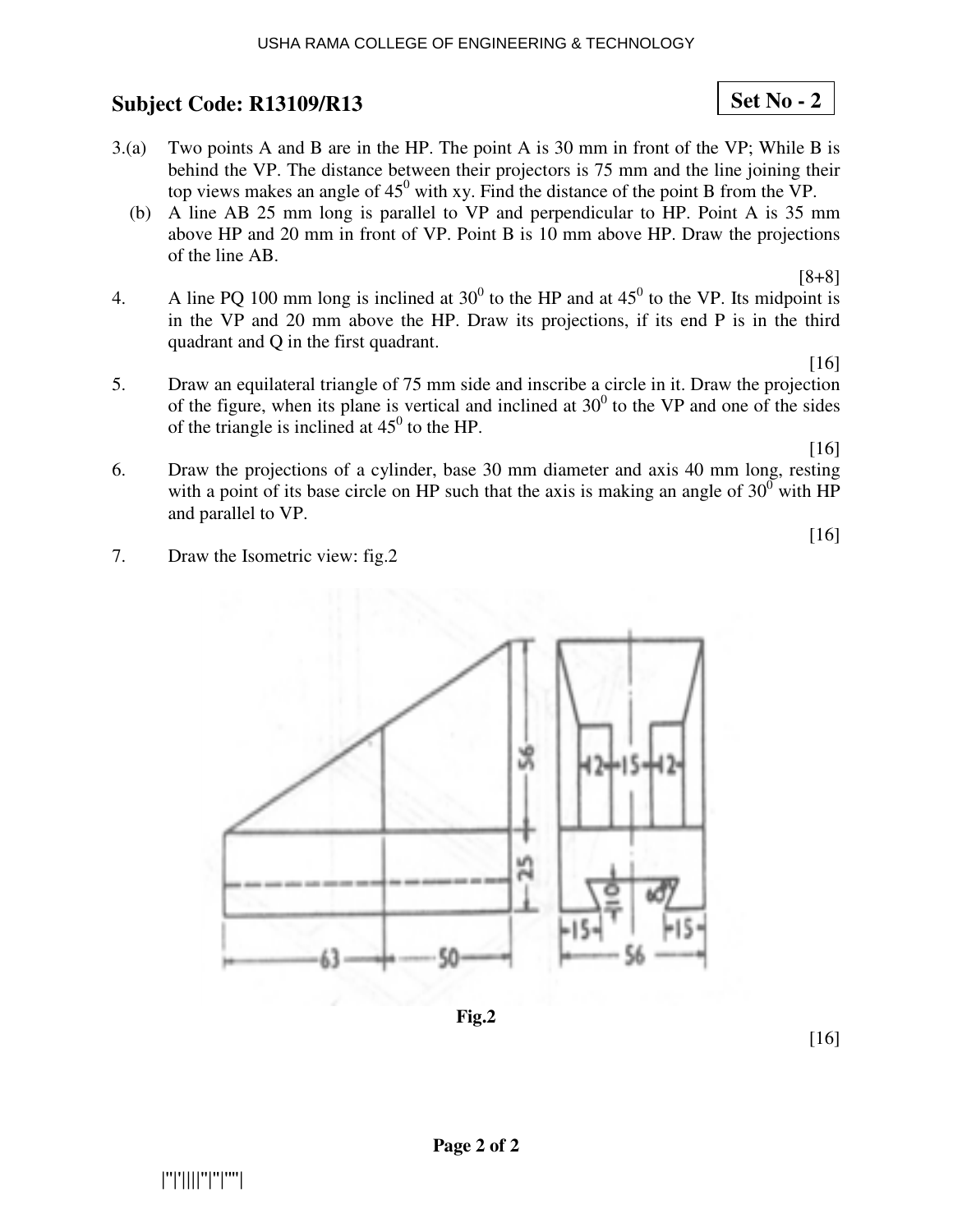### **Set No - 3**

# **I B. Tech I Semester Regular/Supplementary Examinations Jan./Feb. - 2015 ENGINEERING DRAWING**

**(EEE)** 

**Time: 3 hours** Max. Marks: 70

Question Paper Consists of **Part-A** and **Part-B** Answering the question in **Part-A** is Compulsory, Three Questions should be answered from **Part-B** \*\*\*\*\*



1.(a) Draw the Isometric view: fig.1





 (b) A cylindrical block, 75 mm diameter and 25 mm thick, has a hexagonal hole of 25 mm side, cut centrally through its flat faces. Draw three views of the block when it has its flat faces vertical and inclined at  $30^0$  to the VP and two faces of the hole parallel to the HP.

[14+8]

### **PART-B**

- 2.(a) Construct a regular polygon of any number of sides, given the length of its sides equal to 25 mm.
	- (b) The actual length of 500 m is represented by a line of 15 cm on a drawing. Construct a vernier scale to read upto 600 m. Mark on the scale a length of 549 m.

[8+8]

- 3.(a) A vertical line AB, 75mm long, has its end A in the HP and 25 mm in front of the VP. A line AC, 100 mm long, is in the HP and parallel to the VP. Draw the projections of the line joining B and C, and determine its inclination with the HP.
	- (b) A line CD 30 mm long is parallel to both the planes. The line is 40 mm above HP and 25 mm in front of VP. Draw its projections.

[8+8]

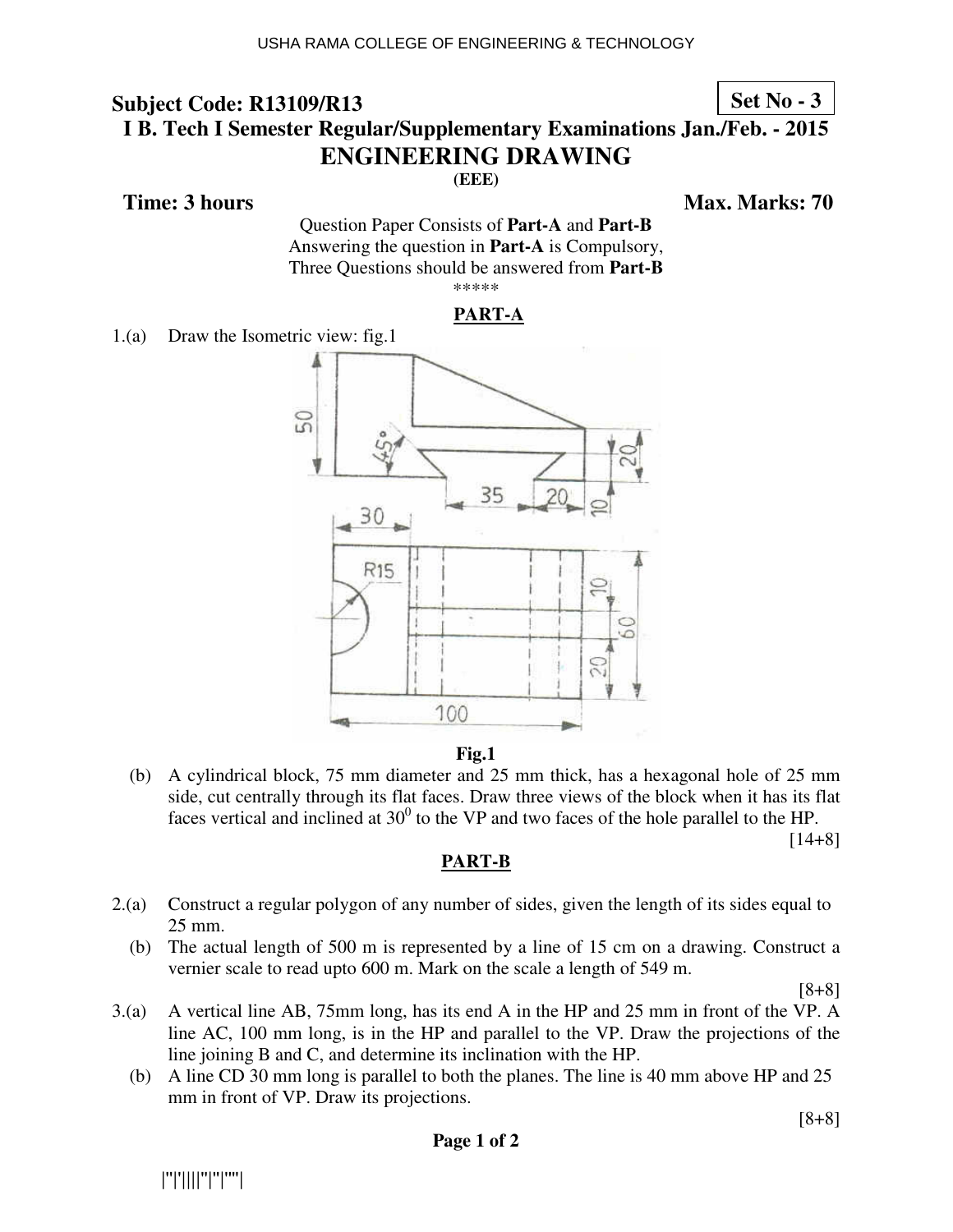- 4. A line AB, 65 mm long, has its end A in the HP and 15 mm in front of the VP. The end B is in the third quadrant. The line is inclined at  $35^0$  to the HP and at  $60^0$  to the VP. Draw its projections.
- 5. A  $60^0$  Set-square of 125 making an angle of  $30^0$  w the projections of the Set-square. 25 mm longest side is so kept that the longest s with the VP and set square itself inclined at  $45^{\circ}$ [16] t side is in the HP to the HP. Draw
- 6. A hexagonal pyramid, base 25mm side and axis 50mm long, has on edge of its base on the ground. Its axis is inclined at  $30<sup>0</sup>$  to the ground and parallel to the VP. Draw its projections. [16]
- 7. Draw (i) Front View (ii) Top View (iii) Side View fig.2

e



**Fig.2** 

[16]

[16]

**Set No - 3**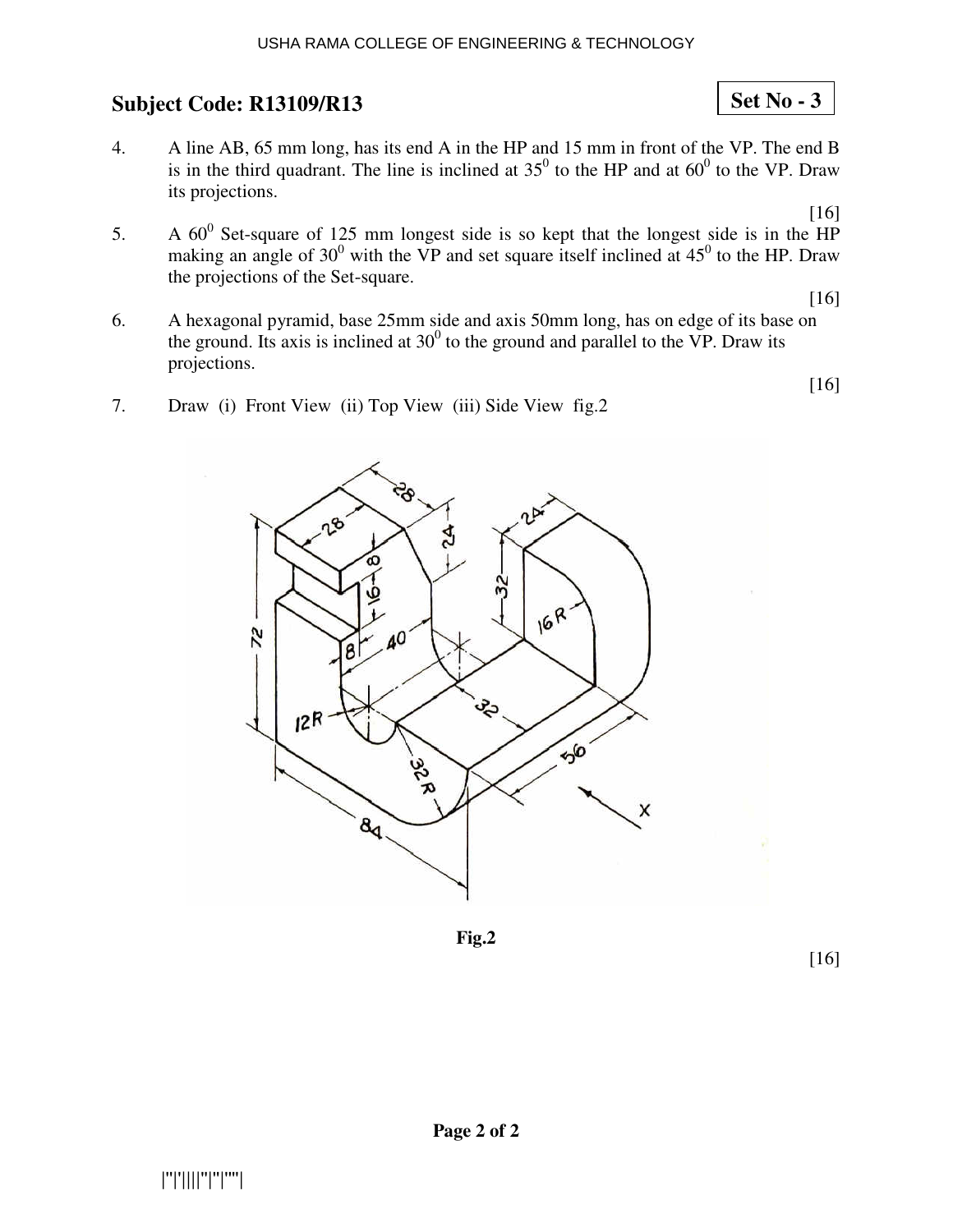### **Set No - 4**

## **I B. Tech I Semester Regular/Supplementary Examinations Jan./Feb. - 2015 ENG NGINEERING DRAWING**

**(EEE)** 

 **Time: 3 hours** 

*Ma* **ax. Marks: 70**

Questio tion Paper Consists of **Part-A** and **Part-B** Answering the question in **Part-A** is Compulsory, Three Questions should be answered from Part-B \*\*\*\*\*

#### **PART-A**

1.(a) Draw (i) Front View (ii) Top View (iii) Left Hand Side View fig.1



**Fig.1** 

(b) The top view of a plate, the surface of which is perpendicular to the VP and inclined at  $60^{\circ}$  to the HP is a circle of 60 mm diameter. Draw its three views.

[14+8]

#### **PART-B**

- 2.(a) Draw an Octagon given the length of side 25 mm.
	- (b) The major axis of an ellipse is  $100 \text{ mm}$  and the minor axis  $55 \text{ mm}$ . Find the foci and construct the ellipse by Intersecting Arcs method.

[8+8]

 $3(a)$  A point 30 mm above xy line is the plan view of two points P and Q. The elevation of P is 45 mm above the HP. While that of the point  $Q$  is 35 mm below the HP. Draw the projections of the points and state their position with reference to the principle planes and the quadrant in which they lie.

|''|'||||''|''|''''|